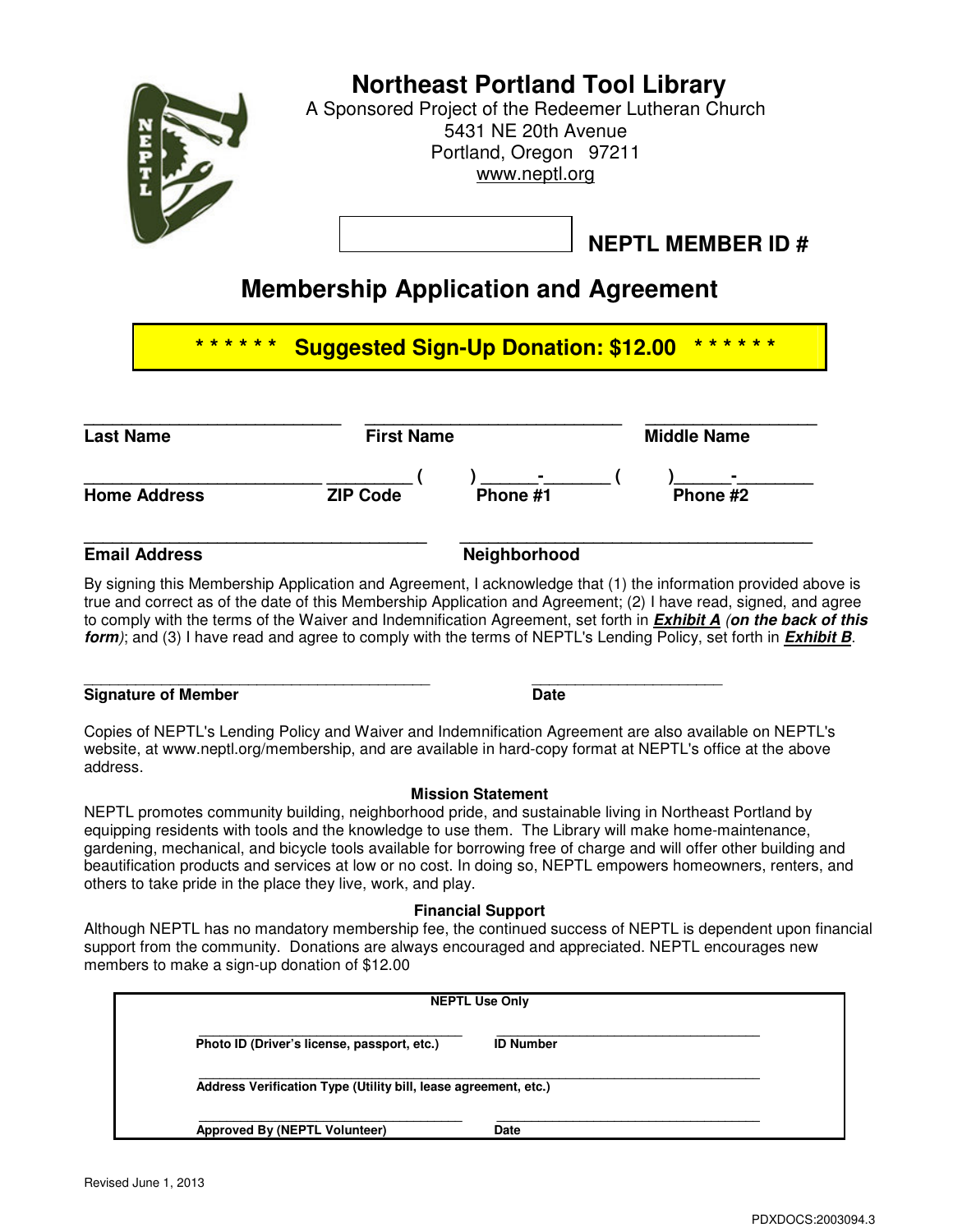### Exhibit A **Northeast Portland Tool Library WAIVER AND INDEMNIFICATION AGREEMENT**

I, the same of this contained a series (print name), acknowledge and agree to the following provisions of this Waiver and Indemnification Agreement:

1. I am capable and experienced in the use of the tools that I am borrowing from NEPTL, I will use the tools for their intended purpose, and I will maintain the tools in a safe and proper manner until I return the tools to NEPTL.

2. I recognize the inherent dangers and risks in the transporting, loading, unloading and the use of tools. I acknowledge that NEPTL has no duty to supervise, instruct, or otherwise control my use or maintenance of the borrowed tools or the use or maintenance of such tools by any other person, and does not represent or warrant in any way that the tools I am borrowing are appropriate for my intended use.

3. The borrowing of tools from NEPTL is subject to NEPTL's Lending Policies, as in effect and amended from time to time.

4. I will not allow any other person to use the tools that I am borrowing. I have inspected each borrowed tool and accept its condition, have noted all damage or defects, and notified NEPTL of my findings, if any. I accept the tools in their present AS-IS condition. I acknowledge that NEPTL makes no representations or warranties as to the condition of the tools and disclaims all warranties of MERCHANTABILITY AND FITNESS FOR A PARTICULAR PURPOSE.

5. In consideration of being permitted to borrow tools from NEPTL, I, on my own behalf and on behalf of my heirs, assigns, successors, executors, and estate, agree to assume all the risks and responsibilities surrounding my borrowing of the tools, the transportation of the tools, and in any activities I may undertake in connection with the tools borrowed from NEPTL, and in advance release, waive, forever discharge, and covenant not to sue NEPTL and Redeemer Lutheran Church (collectively, the "Released Parties," to include all of the past, present, and future directors, officers, employees, and volunteers of each of NEPTL and Redeemer Lutheran Church), from and against any and all liability for any harm, injury, damage, claims, demands, actions, causes of action, costs, and expenses of any nature that I may have or that may hereafter accrue to me, arising out of or related to any loss, damage, or injury, including but not limited to suffering and death, that may be sustained by me or by any property belonging to me, whether caused by the negligence or carelessness of the Released Parties, or otherwise, while in, on, upon, or in transit to or from the location where the tools may be used, or in connection with the use of the tools, whether on my own property, NEPTL's property, or the property of any third party. It is my express intent that this release and waiver shall bind the members of my family and spouse, if I am alive, and my estate, family, heirs, administrators, personal representatives, or assigns, if I am deceased, and shall be deemed as a release of the above-named Released Parties. I further agree to save and hold harmless, indemnify, and defend the Released Parties from any claim by third parties arising out of, or in connection with, my borrowing, use, or transportation of the tools borrowed from NEPTL.

6. I affirm that the information I provided on the attached Membership Application and Agreement is current, true, and correct and may be subject to verification by NEPTL. I agree to keep NEPTL informed of changes in my personal contact information.

7. I have read, fully understand, and agree to comply with this Waiver and Indemnification Agreement and the NEPTL Lending Policy (attached as Exhibit B). Failure to comply with the provisions of the NEPTL Lending Policy may result in revocation of my membership rights, loss of borrowing privileges, or legal action against me.

Signature of Member **Date** Date

\_\_\_\_\_\_\_\_\_\_\_\_\_\_\_\_\_\_\_\_\_\_\_\_\_\_\_\_\_\_\_\_\_\_\_\_\_\_\_\_ \_\_\_\_\_\_\_\_\_\_\_\_\_\_\_\_\_\_\_\_\_\_

### **A copy of this agreement is available on NEPTL's website: neptl.org/membership**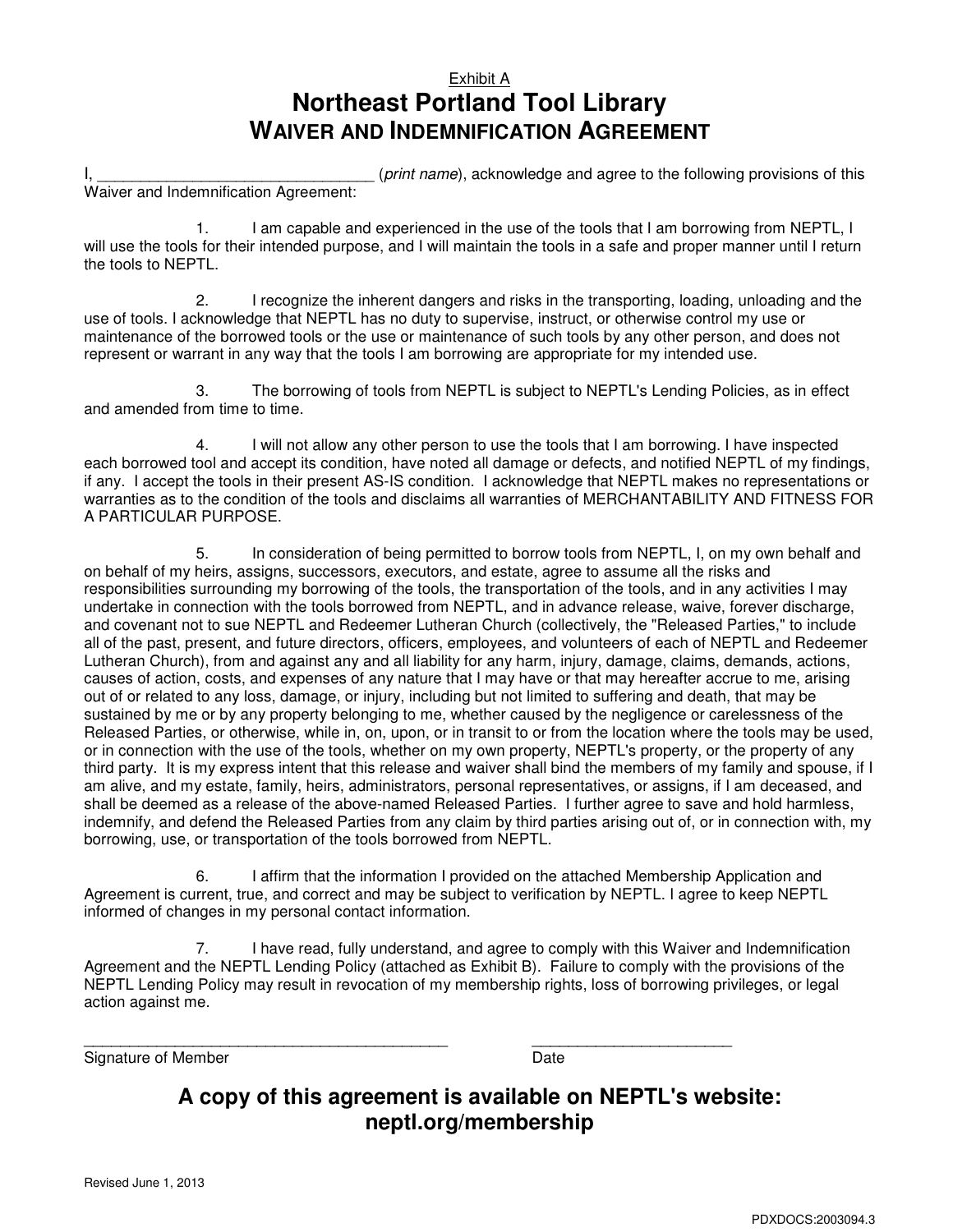### Exhibit B **Northeast Portland Tool Library ("NEPTL") LENDING POLICY** (INDIVIDUALS)

**1. Membership:** Only members of NEPTL are eligible to borrow tools. To become a member, borrowers must:

(a) Complete a Membership Application and Agreement,

(b) Present a valid, government-issued photo ID **AND** proof of residency represented by official mail or document containing your current NE Portland address (e.g., utility bill, mortgage statement, lease agreement, insurance statement, or auto registration) that falls within NEPTL service area,

(c) Agree to comply with the terms of this Lending Policy

(d) Sign the NEPTL Waiver and Indemnification Agreement, and

(e) Although there is no membership fee, NEPTL does suggest a \$12.00 sign-up donation to help support this valuable community, non-profit, all volunteer run resource.

**2. Member qualifications:** Members must possess a valid driver's license, State-issued I.D. card, or passport, and be age 18 or older to borrow tools from NEPTL.

**3. Only Members May Use Tools:** Only Members are permitted to use tools from NEPTL. Members may not permit any other person to use items that the Member has checked out.

**4. Borrowing Tools.** Members may borrow up to seven tools at a time, for a period of seven days.

**5. Proper Use and Safety:** Each Member agrees that by taking possession of any tool (or other item) from NEPTL, he/she is certifying that he/she is capable of using that tool or item in a safe and proper manner. The Member agrees that NEPTL has no control over the manner in which borrowed tools are operated during the loan period. Members shall not remove any operational or safety instructions from tools or items borrowed from NEPTL.

**6. Waiver of Liability for Tool Manufacturing or Maintenance Defects**: Without limiting the Waiver and Indemnification provided by the Member, the Member agrees that NEPTL is not responsible for any design defects in borrowed tools, manufacturing defects in quality of workmanship or materials in borrowed tools, or any faulty maintenance of any borrowed tools.

**7. Return of Damaged Tools:** The Member agrees that if at any point the borrowed tool becomes unsafe or in a state of disrepair, the Member will immediately discontinue use of the tool, notify NEPTL and return the tool at the next scheduled NEPTL opening.

**8. Condition of Tools at Return:** All borrowed items must be returned to NEPTL at 5431 NE 20th Ave, Portland, Oregon during scheduled hours of operations. All tools must be returned clean, and in the same condition as they were issued, barring normal wear and tear. The Member will maintain the equipment during the lending period (including but not limited to maintaining proper oil and/or lubrication levels, if applicable). NEPTL staff will evaluate and assess any damaged or broken tools upon return. If determined repairable, Members will be charged a repair fee, not to exceed 50% of the replacement cost of the tool. If tools are deemed damaged or broken beyond repair, Member will be charged a replacement fee, not to exceed the replacement cost of the tool. The Member agrees to accept NEPTL staff's assessment of the condition of returned items and the amount of fair restitution for damage or replacement of items, and to pay any such amount at the time of check-in.

**9. Due Date for Return of Tools, Fees and Fines, Replacement:** Tools are **due within the first hour** NEPTL is open, on the date the tool is due. Tools may be returned only during the normal operating hours of NEPTL. If items are not returned on or before the due date/time, fines will be accrued at **\$2.00 / week / item**, until items are returned to NEPTL. NEPTL may replace severely delinquent tools, holding the Member responsible for full replacement costs of the tool. **All fines and fees must be paid before Members can renew or borrow additional tools**. The Member further agrees to accept NEPTL staff's assessment of fair restitution for delinquency and/or loss of items. **NEPTL may, at its sole discretion, suspend or terminate a members membership in NEPTL and suspend the member's borrowing privileges if tools are delinquent more than 4 weeks**. Members are responsible to pay NEPTL the replacement cost for any lost or stolen tools.